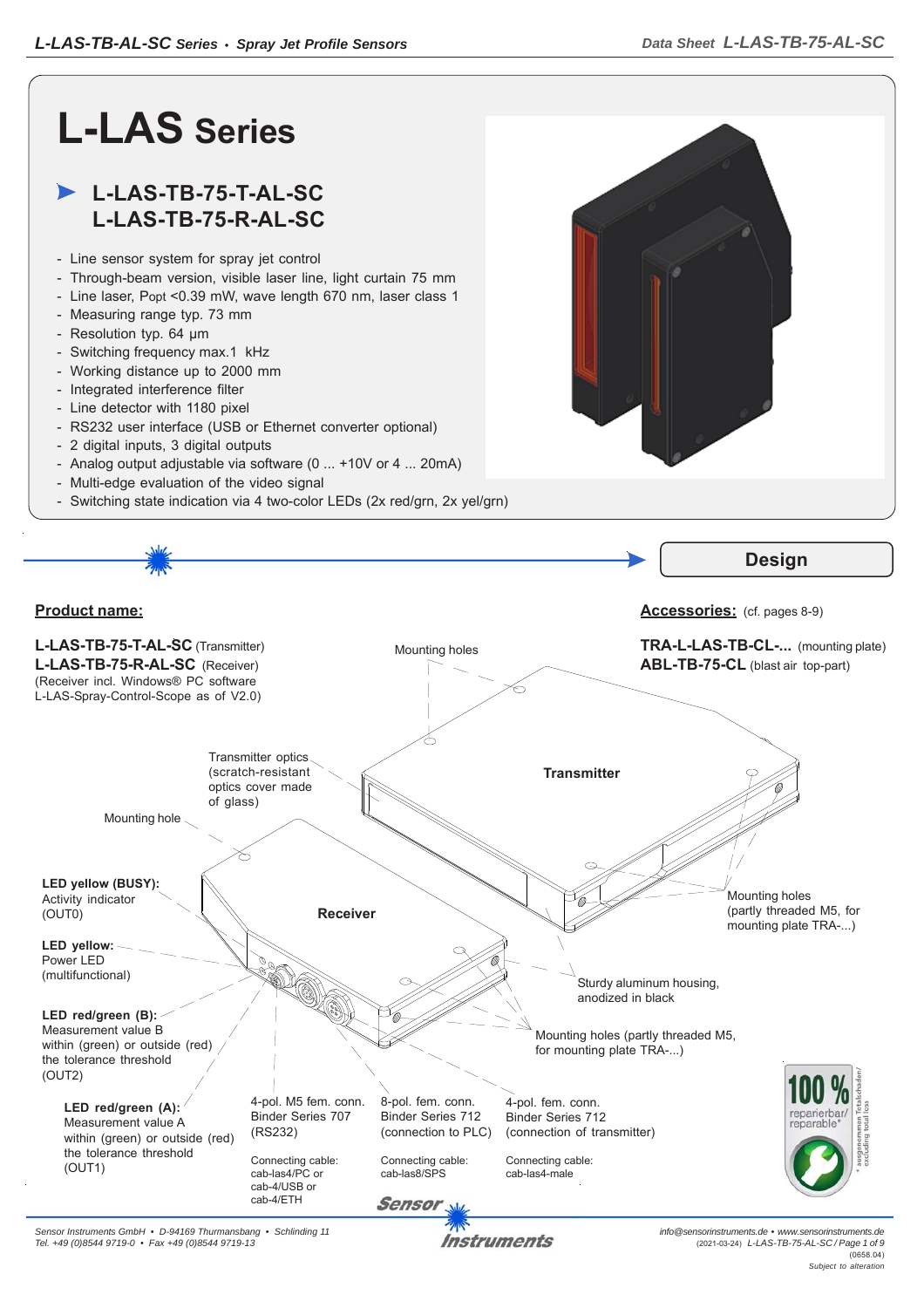

**Technical Data**

| <b>Model</b>                               | L-LAS-TB-75-T-AL-SC<br>L-LAS-TB-75-R-AL-SC                                                                                                                                                                                                                                                                                                                         |  |  |
|--------------------------------------------|--------------------------------------------------------------------------------------------------------------------------------------------------------------------------------------------------------------------------------------------------------------------------------------------------------------------------------------------------------------------|--|--|
| Laser                                      | Semiconductor laser, 670 nm, DC operation, < 0.39 mW max, opt. power, laser class 1 acc. to<br>DIN EN 60825-1. The use of these laser sensors therefore requires no additional protective measures.                                                                                                                                                                |  |  |
| Working distance                           | distance transmitter/receiver: up to 2000 mm                                                                                                                                                                                                                                                                                                                       |  |  |
| Measuring range                            | typ. 73 mm                                                                                                                                                                                                                                                                                                                                                         |  |  |
| Resolution                                 | typ. $64 \mu m$                                                                                                                                                                                                                                                                                                                                                    |  |  |
| Reproducibility                            | typ. $\pm$ 64 µm                                                                                                                                                                                                                                                                                                                                                   |  |  |
| Linearity                                  | typ. 0.2% FSR (full scale range)                                                                                                                                                                                                                                                                                                                                   |  |  |
| Optical filter                             | Interference filter                                                                                                                                                                                                                                                                                                                                                |  |  |
| Analog output (1x)                         | voltage output 0  +10V or current output 4  20mA<br>(adjustable under Windows® via PC)                                                                                                                                                                                                                                                                             |  |  |
| Digital outputs (3x)<br>(OUT0, OUT1, OUT2) | OUT0 (BUSY): Activity indicator<br>OUT1 (A): Measurement value A within (green) or outside (red) the tolerance threshold<br>OUT2 (B): Measurement value B within (green) or outside (red) the tolerance threshold<br>pnp bright-switching/npn dark-switching or pnp dark-switching/npn bright-switching,<br>adjustable under Windows®, 100 mA, short-circuit proof |  |  |
| Digital inputs (2x)<br>(INO, IN1)          | INO: Extern trigger, IN1: White balance<br>input voltage +Ub/0V, with protective circuit                                                                                                                                                                                                                                                                           |  |  |
| Voltage supply                             | +24VDC $(\pm 10\%)$                                                                                                                                                                                                                                                                                                                                                |  |  |
| Sensitivity setting                        | under Windows® via PC                                                                                                                                                                                                                                                                                                                                              |  |  |
| Laser power correction                     | adjustable under Windows® via PC                                                                                                                                                                                                                                                                                                                                   |  |  |
| Current consumption                        | typ. 200 mA                                                                                                                                                                                                                                                                                                                                                        |  |  |
| Enclosure rating                           | electronics and optics: IP67                                                                                                                                                                                                                                                                                                                                       |  |  |
| Operating temperature range                | $-10^{\circ}$ C  +50 $^{\circ}$ C                                                                                                                                                                                                                                                                                                                                  |  |  |
| Storage temperature range                  | $-20^{\circ}$ C  +85 $^{\circ}$ C                                                                                                                                                                                                                                                                                                                                  |  |  |
| Housing material                           | aluminum, anodized in black                                                                                                                                                                                                                                                                                                                                        |  |  |
| Housing dimensions                         | transmitter: LxWxH approx. 130 mm x 118 mm x 20 mm (without flange connectors)<br>receiver: LxWxH approx. 70 mm x 118 mm x 20 mm (without flange connectors)                                                                                                                                                                                                       |  |  |
| Connectors receiver                        | 8-pole circular female connector type Binder 712 (PLC/Power)<br>4-pole M5 circular female connector type Binder 707 (RS232/PC)<br>4-pole circular female connector type Binder 712 (connection to transmitter)                                                                                                                                                     |  |  |
| Connector transmitter                      | 4-pole circular female connector type Binder 712 (connection to receiver)                                                                                                                                                                                                                                                                                          |  |  |
| LED display                                | LED red/green: OUT1 (A): Measurement value A within (green) or outside (red) the tolerance threshold<br>LED red/green: OUT2 (B): Measurement value B within (green) or outside (red) the tolerance threshold<br>LED yellow (BUSY): Activity indicator OUT0<br>LED yellow: POWER (multifunctional)                                                                  |  |  |
| EMC test acc. to                           | DIN EN 60947-5-2<br>CE                                                                                                                                                                                                                                                                                                                                             |  |  |
| Switching frequency                        | max. 1 kHz                                                                                                                                                                                                                                                                                                                                                         |  |  |
| Max. switching current                     | 100 mA, short-circuit proof                                                                                                                                                                                                                                                                                                                                        |  |  |
| Interface                                  | RS232, parameterisable under Windows®                                                                                                                                                                                                                                                                                                                              |  |  |
| Connecting cables                          | Connection to PC: cab-las4/PC or cab-4/USB or cab-4/ETH<br>Connection to PLC: cab-las8/SPS or cab-las8/SPS-w<br>Connecting cable transmitter/receiver: cab-las4-male or cab-las4-male-w                                                                                                                                                                            |  |  |
| Output polarity                            | bright/dark switching, can be switched under Windows®                                                                                                                                                                                                                                                                                                              |  |  |

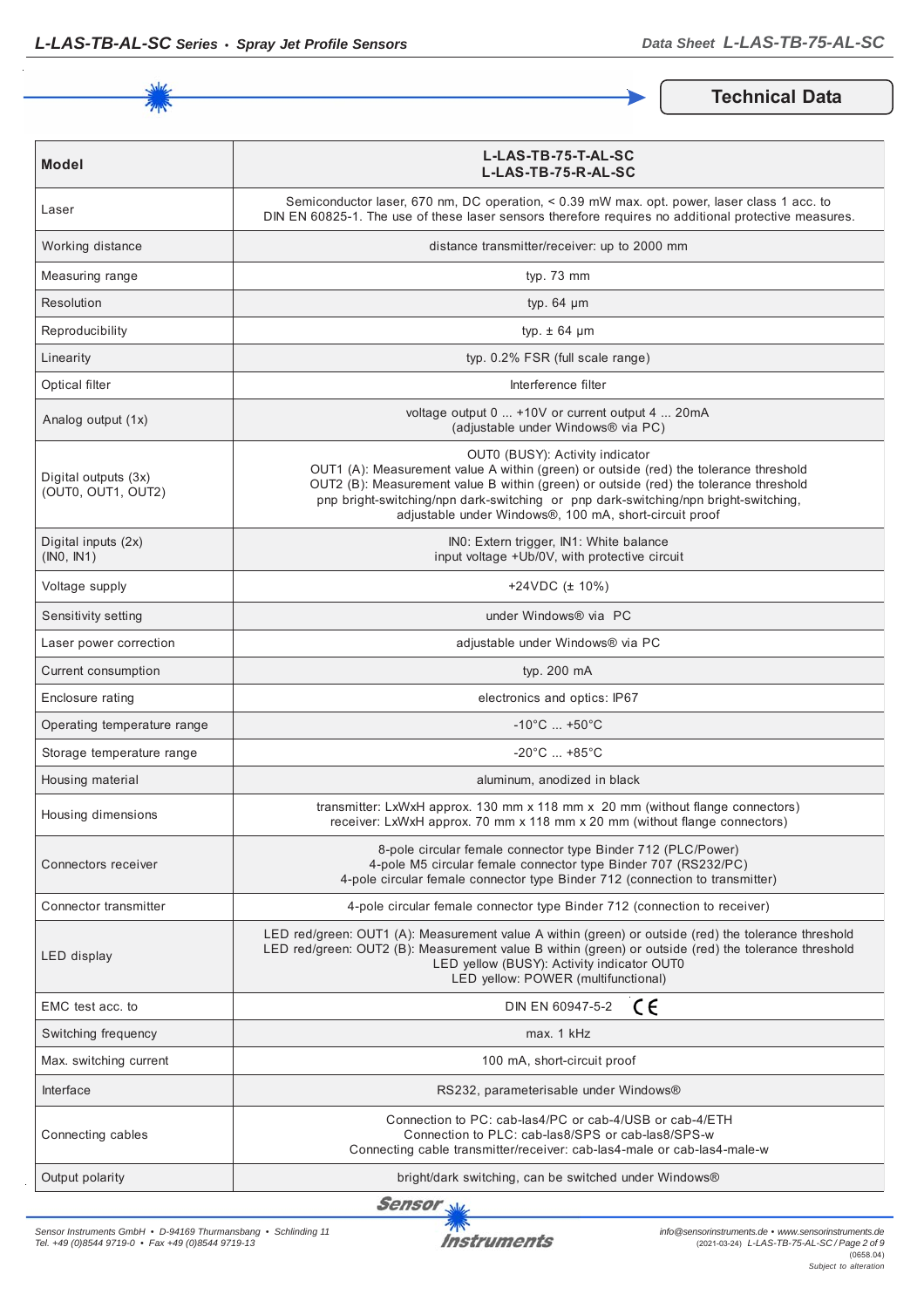

**L-LAS-TB-75-T-AL-SC** (Transmitter)



All dimensions in mm

*Sensor Instruments GmbH • D-94169 Thurmansbang • Schlinding 11 Tel. +49 (0)8544 9719-0 • Fax +49 (0)8544 9719-13*



Sensor<sub>N</sub>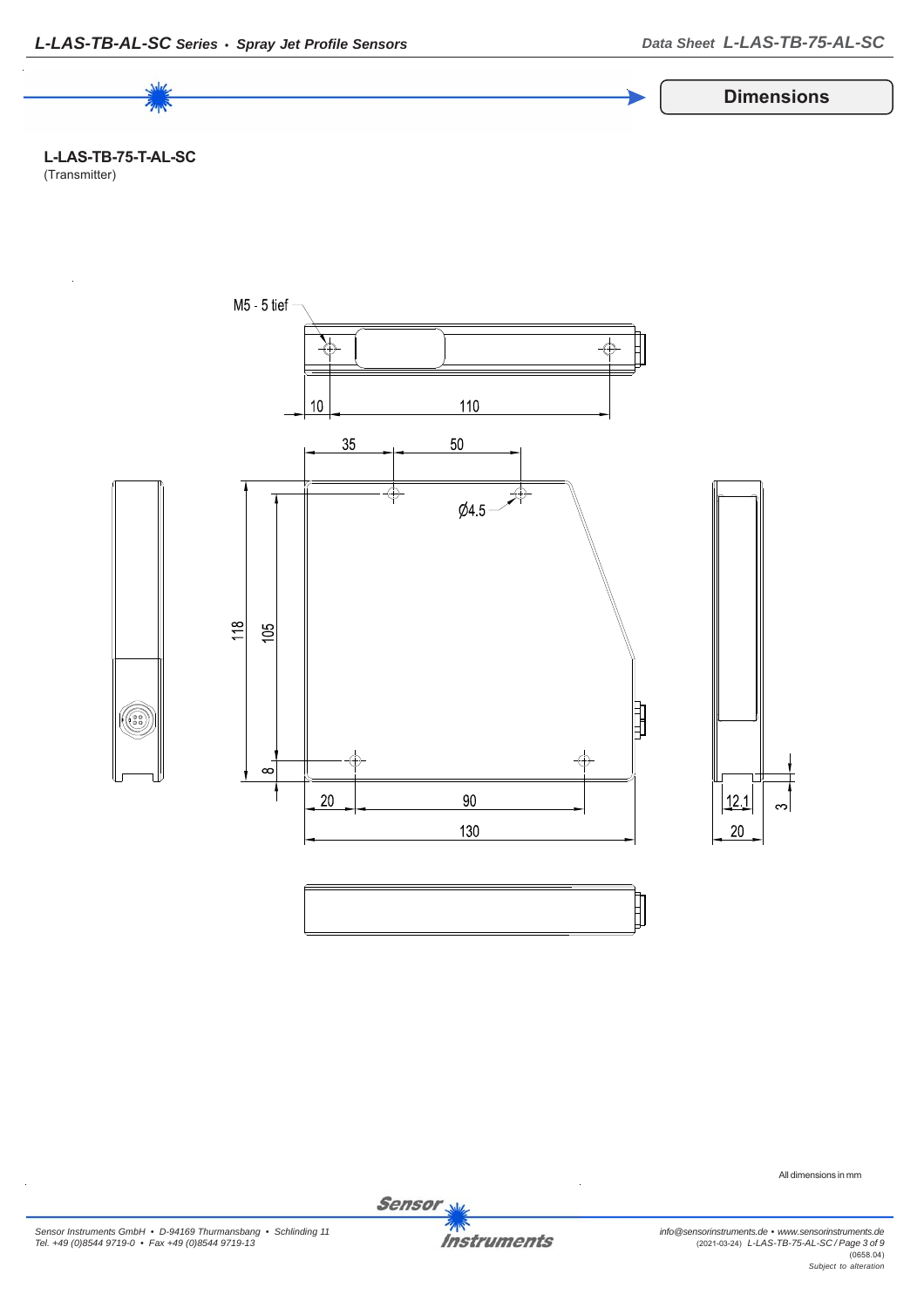

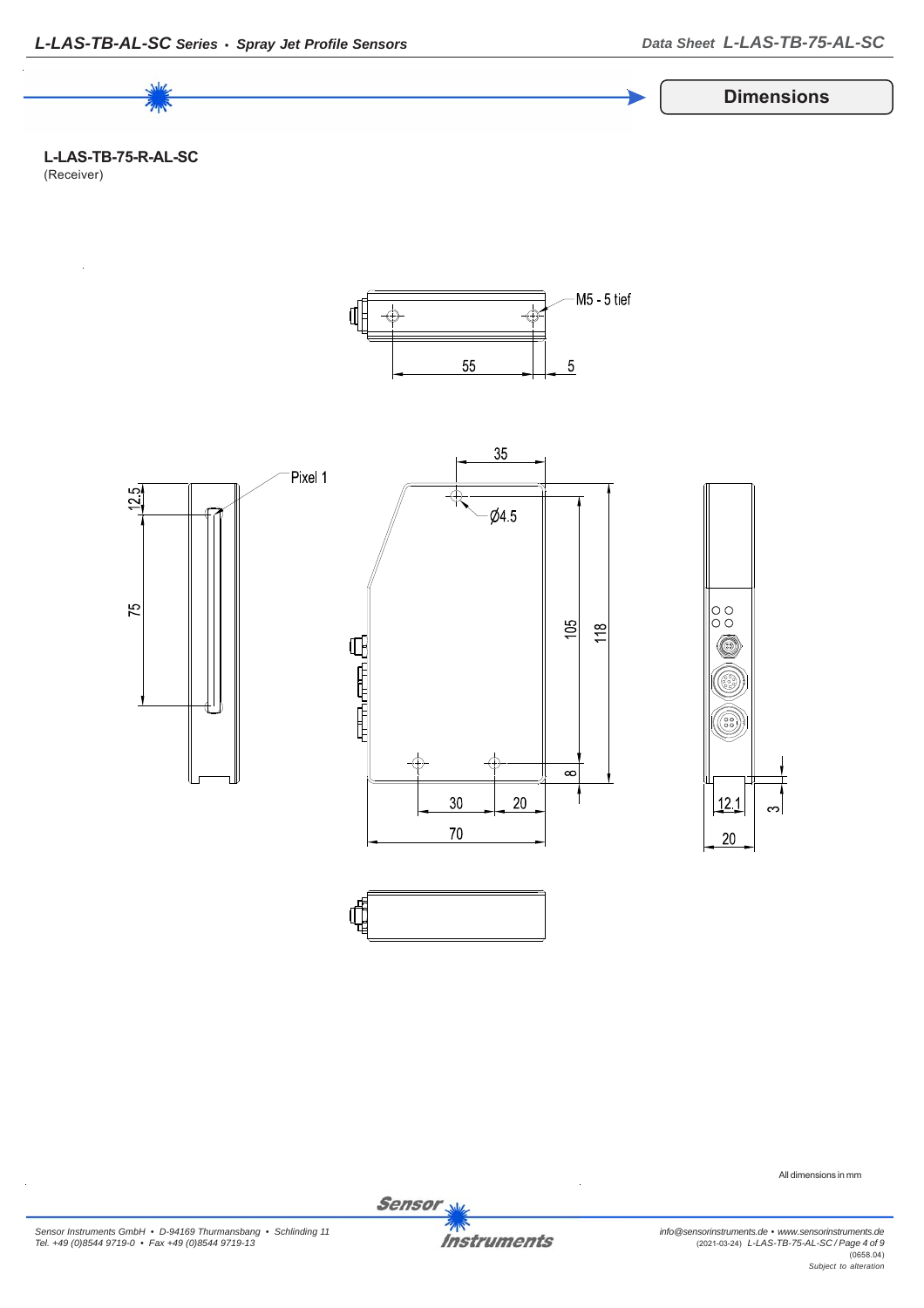

*Sensor Instruments GmbH • D-94169 Thurmansbang • Schlinding 11 Tel. +49 (0)8544 9719-0 • Fax +49 (0)8544 9719-13*

Instruments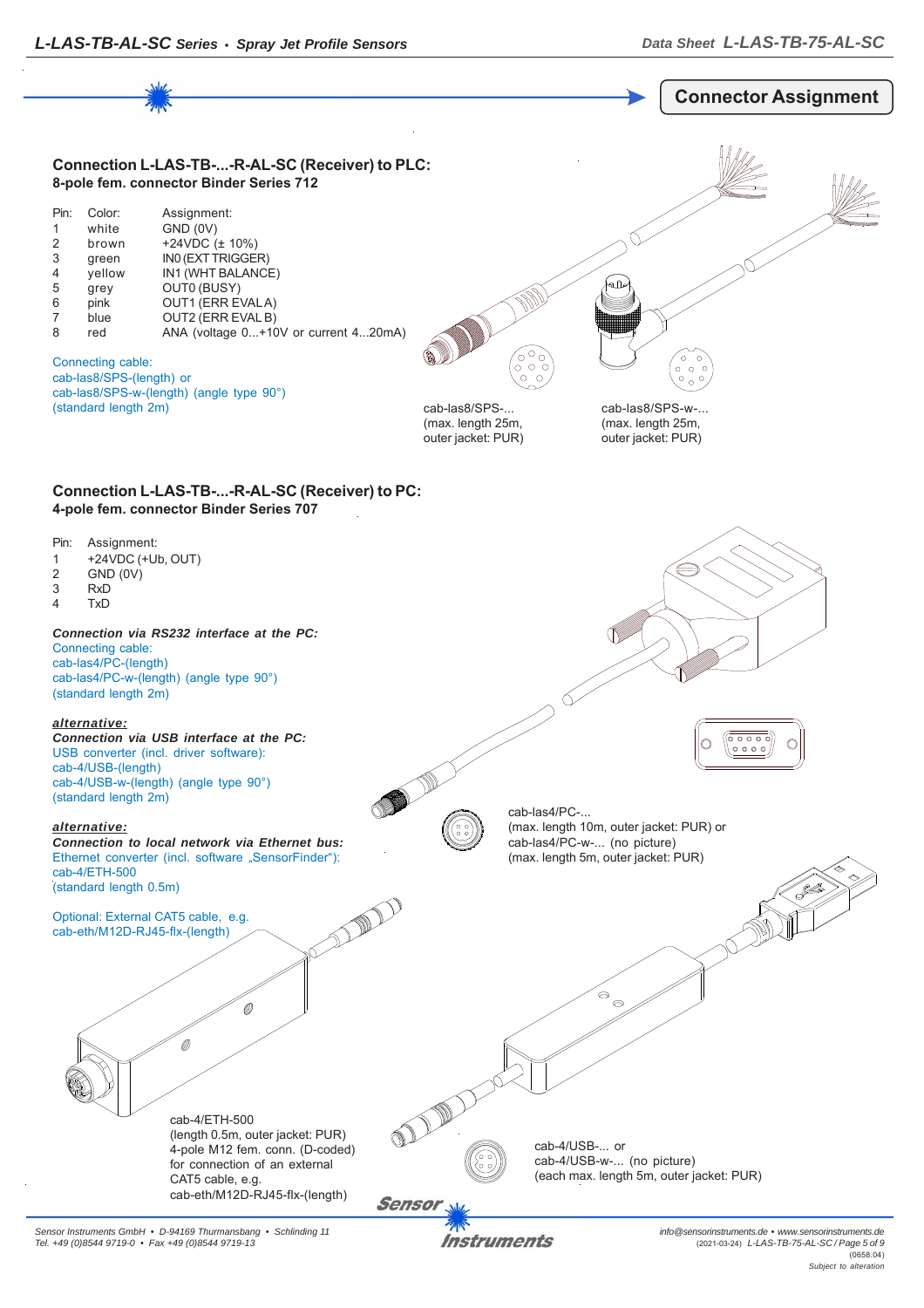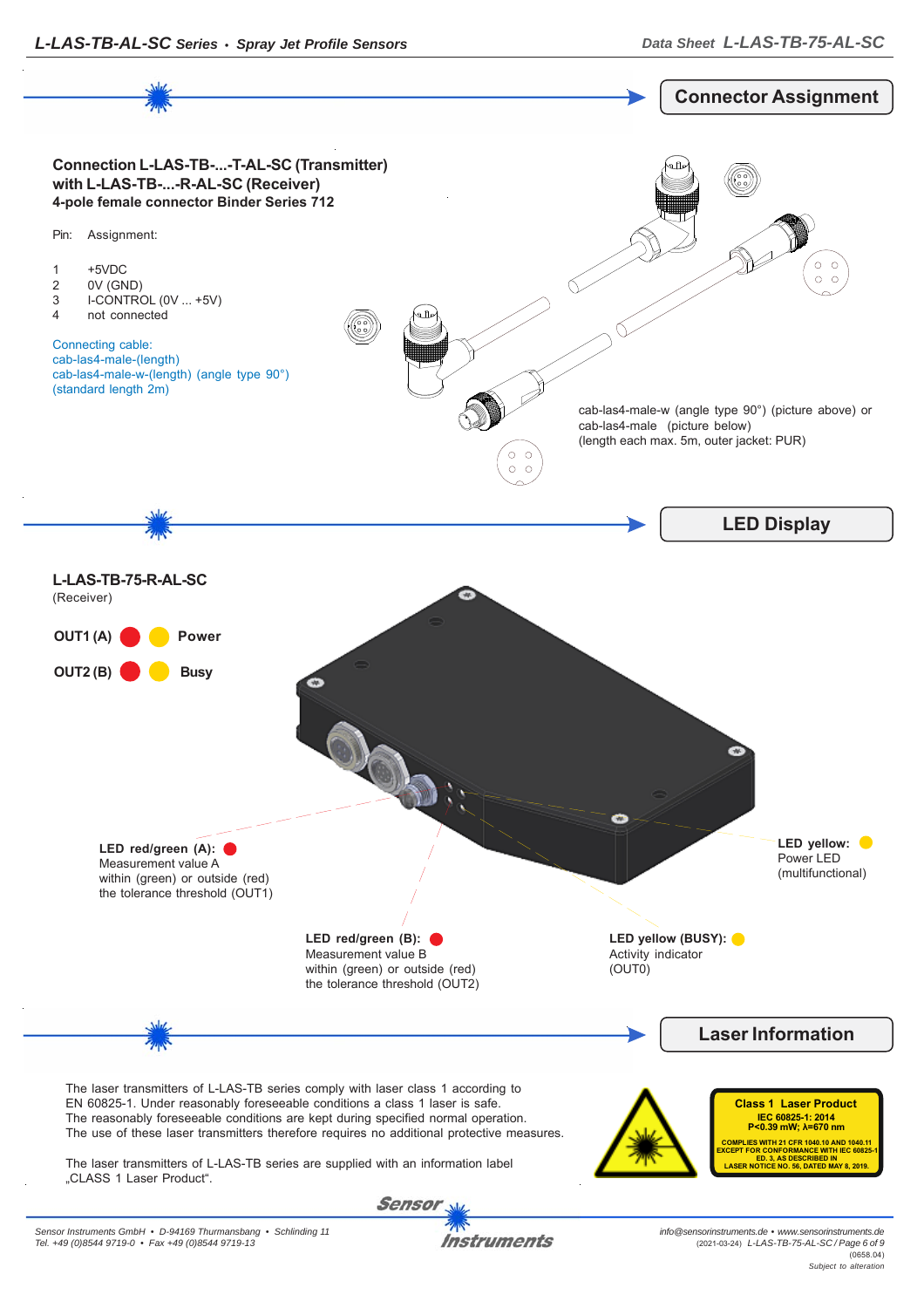**Parameterization**

#### **Windows® user interface:**

*(The current software version is available for download on our website.)*

The L-LAS-TB-...-AL-SC sensor can be easily parameterised with the Windows® user interface L-LAS-Spray-Control-Scope (as of V2.0). For this purpose the sensor is connected to the PC with the serial interface cable cab-las4/PC (or cab-4/USB or cab-4/ETH). When parameterisation is finished, the PC can be disconnected again.



The L-LAS-Spray-Control-Scope user interface provides a great variety of functions:

- Visualization of measurement data in numeric and graphic output fields.
- Setting of the light source.
- Setting of the polarity of the digital switching outputs OUT0, OUT1, OUT2
- Selection of a suitable evaluation mode.
- Saving of parameters to the RAM, EEPROM memory of the control unit, or to a configuration file on the hard disk of the PC.
- 1 Function fields for sending / reading the setting parameters (parameter transfer).
- 2 START / STOP function fields for the RS232 data exchange with the sensor.
- 3 Presetting of current parameters at the sensor (trigger mode, evaluation threshold...).
- 4 Tab row to switch between different tab graphic windows.
- 5 Graphic output (display of the measured value over time, with teach value and tolerance band).
- 6 Numeric display elements (measuring frequency, number of edges, program number, ...).
- 7 Measured value display in [mm] or [pixel].

Sensor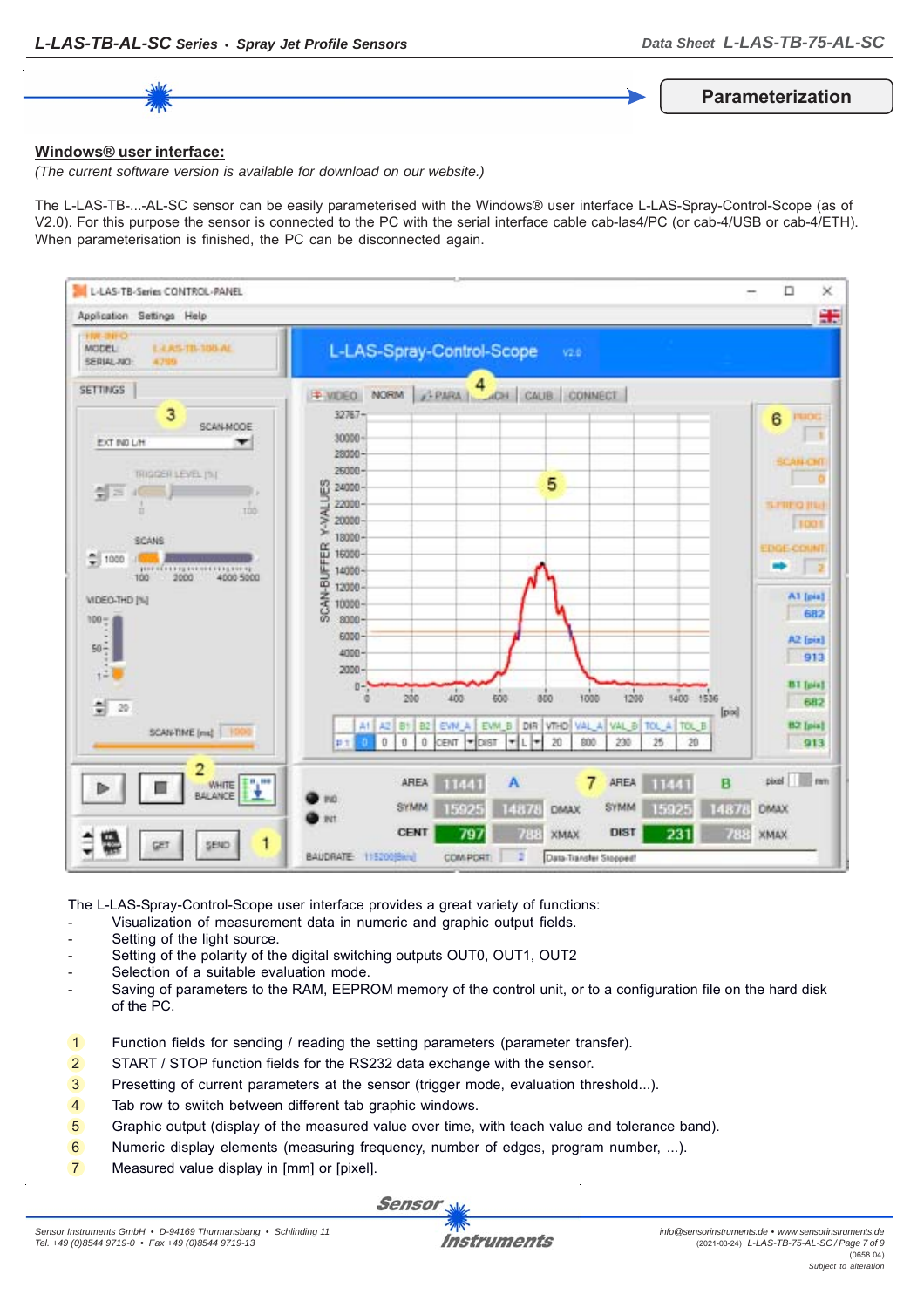**Accessories**

#### **Mounting plate for L-LAS-TB-75-T-AL-SC (Transmitter) and L-LAS-TB-75-R-AL-SC (Receiver):** (please order separately)

**TRA-L-LAS-TB-CL-L400** (total length 400 mm, max. transmitter/receiver distance cf. chart below) **TRA-L-LAS-TB-CL-L600** (total length 600 mm, max. transmitter/receiver distance cf. chart below) **TRA-L-LAS-TB-CL-L800** (total length 800 mm, max. transmitter/receiver distance cf. chart below) (Aluminium housing, anodized in black)



| Max, distance T/R in case of | TRA-L-LAS-TB-CL-   | <b>TRA-L-LAS-TB-CL-</b> | TRA-L-LAS-TB-CL-       |
|------------------------------|--------------------|-------------------------|------------------------|
| use of mounting plate:       | $-L400$            | $-L600$                 | $-L800$                |
| L-LAS-TB-28-T-AL-SC          | max. distance T/R: | $max$ distance $T/R$ :  | $max$ distance $T/R$ : |
| L-LAS-TB-28-R-AL-SC          | 222 mm             | 422 mm                  | 622 mm                 |
| L-LAS-TB-50-T-AL-SC          | max. distance T/R: | $max$ distance $T/R$ :  | max. distance T/R:     |
| L-LAS-TB-50-R-AL-SC          | 205 mm             | 405 mm                  | 605 mm                 |
| L-LAS-TB-75-T-AL-SC          | max. distance T/R: | $max$ distance $T/R$ :  | $max$ distance $T/R$ : |
| L-LAS-TB-75-R-AL-SC          | 200 mm             | 400 mm                  | 600 mm                 |
| L-LAS-TB-100-T-AL-SC         | max. distance T/R: | max. distance T/R:      | max. distance T/R:     |
| L-LAS-TB-100-R-AL-SC         | 160 mm             | 360 mm                  | 560 mm                 |

**Sensor**